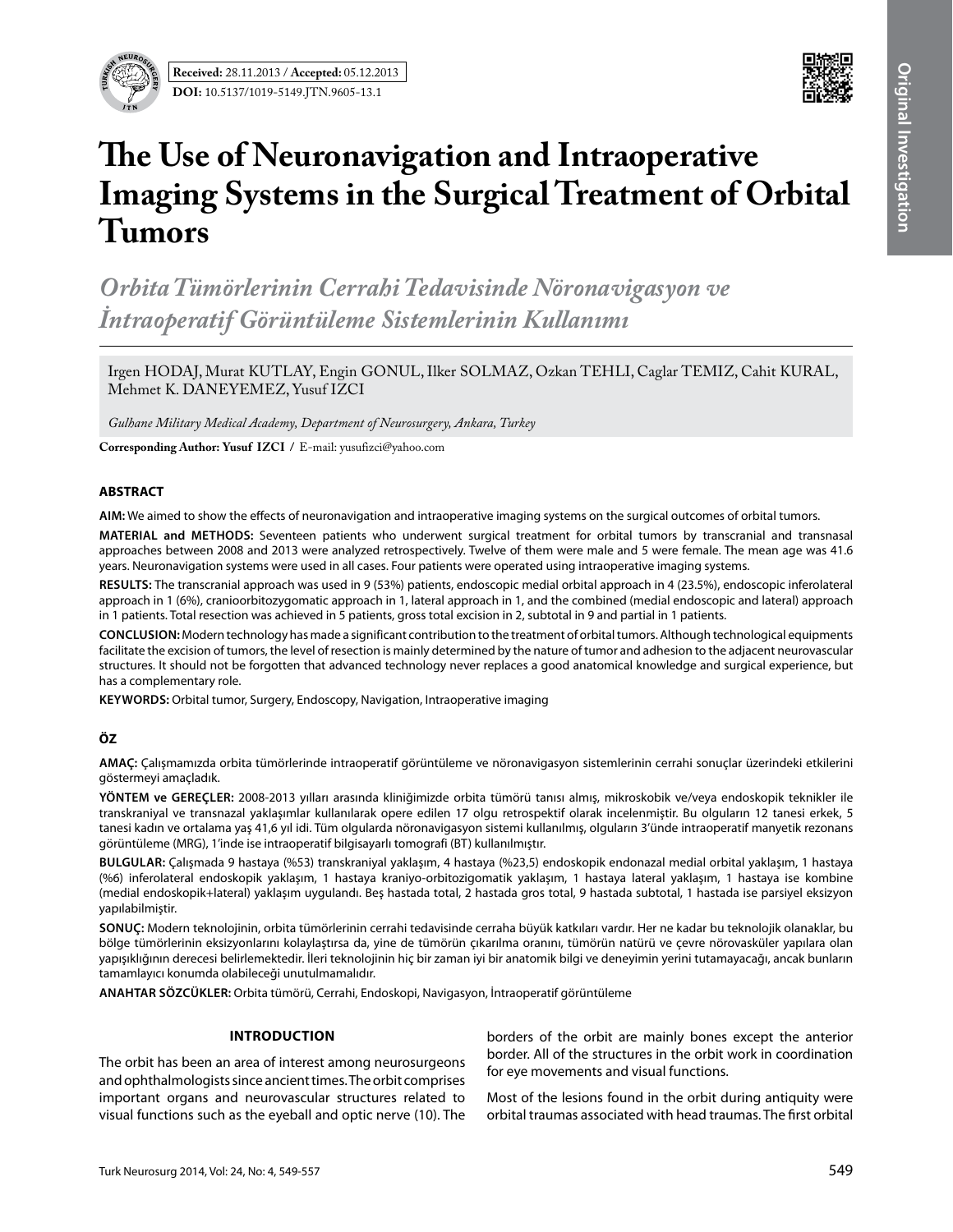approach by preserving the orbit was performed by Thomas Hope in 1744. Krönlein was the first surgeon to describe the lateral approach in 1888 for retrobulbar orbital tumors (15). Dandy used the transcranial approach in 1941 (4). Davis described the anteroinferior approach that was performed by an inferior orbital incision (5).

The options for the treatment of orbital lesions have increased in the recent years by the development of diagnostic methods, operative techniques, surgical instruments and equipment (microscope, endoscope, microsurgical tools) (11,22).

Currently, 2 main operative techniques are in use for the surgical treatment of orbital tumors: the transcranial approach and transnasal approach. Transcranial approaches are performed by superior orbitotomy, lateral orbitotomy, medial orbitotomy, inferior orbitotomy, inferomedial orbitotomy and inferolateral orbitotomy. The main difference between these approaches is the wall of orbit that is used to access the lesion. There are several anatomical ways to reach an intraorbital lesion. One of the above approaches is selected according to the location of the lesion and the surgical treatment is performed by this technique.

The transnasal approach is used for the removal of medial or inferomedial orbital lesions by the nasal corridor. This approach may be performed either by a microscope or endoscope. In recent years, endoscopic transnasal approaches have become popular for the removal of orbital lesions. Transcranial approaches are mainly performed under a microscope but these approaches can also be performed with endoscope-assisted techniques. The endoscopic technique has some advantages such as panoramic view of the lesion from different angles and clear exposure of the deep-seated lesions. However, the 2-dimensional image and the long-learning curve are disadvantages of the endoscopic technique. These disadvantages will disappear in the next few years by the development of 3-dimensional endoscopes and increased experience of the surgeons (3).

In addition to endoscopes, neuronavigation systems and intraoperative imaging techniques have become available worldwide in recent years and are in use in most neurosurgical departments. These developments also facilitate the removal of orbital lesions and help neurosurgeons for a safe and effective surgery (17,23). In our department, endoscope was first used for intracranial lesions and hydrocephalus in 2002 and then navigation systems and intraoperative imaging instruments (ultrasound, computed-tomography (CT), and magnetic resonance imaging (MRI)) have become available since 2008 for cranial and spinal lesions.

In this study, we retrospectively analyzed the surgical results of 17 cases that underwent surgical treatment for an orbital tumor in the last 5 years. The clinical, radiological and surgical characteristics of these cases were documented. Our aim was to reveal the contribution and effects of modern technological equipment on the surgical outcome of orbital tumors and to compare our results with the current literature.

## **Material and methods**

Seventeen patients who underwent surgical treatment in our department for an orbital tumor between 2008 and 2013 were included in this study. The informed consent form was signed by all patients before the surgical treatment. All patients and their relatives were informed of the risks, benefits, outcomes and complications of surgery.

Detailed neurological and ophthalmological examinations were performed in all patients. Fundoscopic examination and visual field tests were performed by an ophthalmologist before and after surgery. MRI and/or CT scans with 160-200 slices were obtained preoperatively for the set-up of the navigation system.

A neuronavigation system (Stealth station®, Medtronic Surgical Navigation Technologies, Louisvile, USA) was used in all cases during the surgery. A microscope (OPMI Pentero®-Carl Zeiss Meditec AG, Germany) was used in 12 cases, an endoscope (Karl Storz, CA, USA) in 6 cases, and both the microscope and endoscope in 1 case. Microsurgical instruments were used in both microscopic and endoscopic techniques. In addition, intraoperative magnetic resonance imaging (iMRI) (PoleStar N20®, Medtronic, Louisville, USA) was used in 3 (17.6%) cases (Figure 1) and intraoperative computed tomography (iCT) (O-arm®, Medtronic, Louisville, USA) in 1 case who had orbital osteoma.

Initially, the head of the patient was fixed with the 3-pin head holder. The navigation system was set-up with appropriate MRI and/or CT scans according to the navigation protocol. A passive cranial frame was fixed to the 3-pin head holder and the system was checked after the set-up. The MRI-based neuronavigation system was used in 16 (94%) patients and the CT-based navigation system was used in 1 patient with osteoma.

The surgical approach was selected for each patient according to the location of the tumor. The transcranial approach was used in 9 (53%) patients, the medial endoscopic orbital approach (M-EOA) in 4 (23.5%) patients, the inferolateral endoscopic approach (IL-EOA) in 1 (6%) patient, the cranioorbitozygomatic approach (COZ) in 1 patient, the lateral approach in 1 patient, and the combined approach (M-EOA and lateral) in 1 patient. Documentation of the patients based on surgical approach is shown in Table I.

As the target anatomical area (orbit) was a quite small and contained important neurovascular structures, particular attention was paid to hemostasis during the dissection of tumor with microsurgical and endoscopic techniques. First, internal debulking of the tumor was performed with dedicated surgical instruments. Then, the other parts of the tumor were dissected and removed using blunt surgical instruments. Neuronavigation systems were used in all of stages of the surgery to check the location of important structures and tumor. The tumor parts that were very adherent to neurovascular tissues were left in place in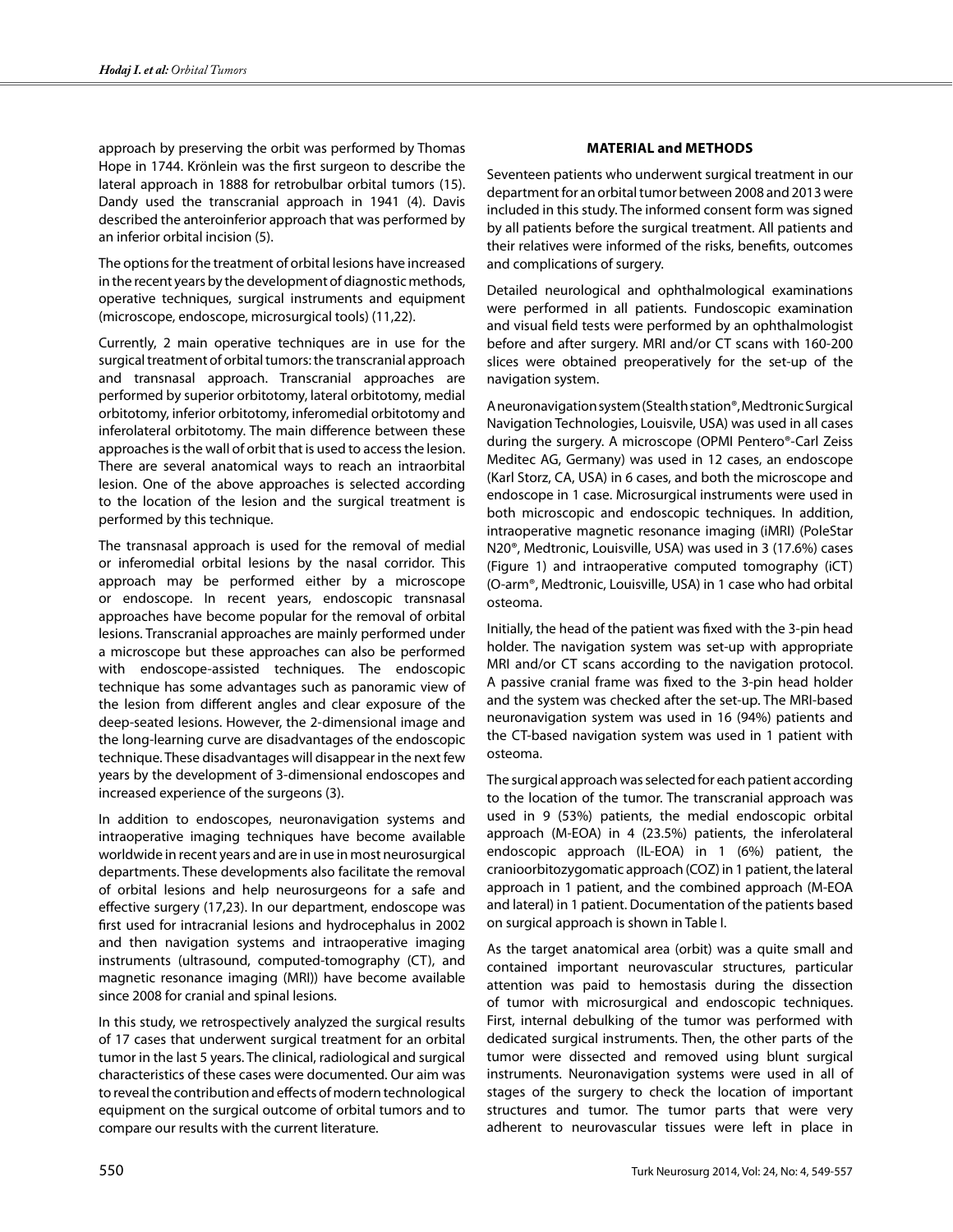|                   | <b>Surgical Approach</b>                     |                                 | <b>Navigation</b>            |                                  |                          |  |
|-------------------|----------------------------------------------|---------------------------------|------------------------------|----------------------------------|--------------------------|--|
| <b>Patient No</b> |                                              | <b>MRI</b><br><b>CT</b>         |                              | <b>Intraoperative MRI</b>        | <b>Intraoperative CT</b> |  |
| $\mathbf{1}$      | <b>TC</b>                                    | $+$                             | $\overline{\phantom{a}}$     |                                  |                          |  |
| $\overline{2}$    | İL-EOA                                       | $+$<br>$\overline{\phantom{a}}$ |                              |                                  |                          |  |
| 3                 | <b>TC</b>                                    | $+$                             | $\qquad \qquad \blacksquare$ |                                  |                          |  |
| $\overline{4}$    | <b>TC</b>                                    | $+$                             | $\overline{\phantom{a}}$     |                                  |                          |  |
| 5                 | <b>TC</b>                                    | $+$                             | $\blacksquare$               |                                  |                          |  |
| 6                 | M-EOA                                        | -                               | $\ddot{}$                    |                                  | $+$                      |  |
| 7                 | <b>TC</b>                                    | $+$                             | $\overline{\phantom{a}}$     |                                  |                          |  |
| $\,8\,$           | <b>TC</b><br>$+$<br>$\overline{\phantom{a}}$ |                                 |                              |                                  |                          |  |
| 9                 | M-EOA                                        | $+$<br>$\blacksquare$           |                              | $+$                              |                          |  |
| $10\,$            | L                                            | $\qquad \qquad +$               |                              |                                  |                          |  |
| 11                | <b>TC</b>                                    | $+$                             | $\overline{\phantom{a}}$     |                                  |                          |  |
| 12                | M-EOA                                        | $+$                             |                              | $\begin{array}{c} + \end{array}$ |                          |  |
| 13                | TC                                           | $+$                             |                              |                                  |                          |  |
| 14                | <b>TC</b>                                    | $+$                             |                              | $\begin{array}{c} + \end{array}$ |                          |  |
| 15                | $M-EOA + L$                                  | $+$                             |                              |                                  |                          |  |
| 16                | COZ                                          | $+$                             | $\overline{\phantom{a}}$     |                                  |                          |  |
| 17                | M-EOA                                        | $+$                             |                              |                                  |                          |  |

**Table I:** Documentation of the Patients Based on Surgical Technique and Use of Navigation and Intraoperative Imaging Systems

*TC: Transcranial, IL-EOA: Inferolateral-endoscopic orbital approach, M-EOA: Medial-endoscopic orbital approach, L: Lateral approach, COZ: Cranio-orbitozygomatic approach).*

| <b>Patient</b><br><b>No</b> | Age | <b>Sex</b> | <b>Clinical Findings</b> |                          |                          |                                              |                              |                                         |                       |
|-----------------------------|-----|------------|--------------------------|--------------------------|--------------------------|----------------------------------------------|------------------------------|-----------------------------------------|-----------------------|
|                             |     |            | <b>Proptosis</b>         | Pain                     | <b>Visual</b><br>Loss    | <b>Limitation of Eye</b><br><b>Movements</b> | <b>Diplopia</b>              | <b>Histological</b><br><b>Diagnosis</b> | <b>Excision Level</b> |
| 1                           | 59  | M          | $\overline{a}$           | $\overline{a}$           | $+$                      |                                              | $\overline{\phantom{a}}$     | Meningioma                              | Subtotal              |
| $\overline{2}$              | 27  | F          | $\overline{\phantom{a}}$ | $\overline{\phantom{a}}$ | $\overline{\phantom{a}}$ | $\overline{\phantom{a}}$                     | $\overline{\phantom{a}}$     | Epidermoid cyst                         | Gross total           |
| 3                           | 54  | M          | $+$                      | $\overline{a}$           | $+$                      | $\overline{\phantom{a}}$                     | $\overline{\phantom{a}}$     | Meningioma                              | Subtotal              |
| $\overline{4}$              | 31  | M          | $+$                      | $+$                      |                          |                                              | $\overline{\phantom{a}}$     | Cavernoma                               | Total                 |
| 5                           | 57  | M          | $+$                      | $+$                      | $+$                      | $^{+}$                                       |                              | Meningioma                              | Partial               |
| 6                           | 43  | M          | $\overline{\phantom{a}}$ | $+$                      | $\overline{\phantom{a}}$ | $\overline{\phantom{a}}$                     | $\overline{\phantom{a}}$     | Osteoma                                 | Subtotal              |
| 7                           | 20  | M          | $^{+}$                   |                          |                          |                                              |                              | Mesenchymal<br>tumor                    | Subtotal              |
| 8                           | 33  | M          | $\overline{\phantom{a}}$ | $+$                      |                          |                                              |                              | Lipoma                                  | Subtotal              |
| 9                           | 39  | M          | $\overline{\phantom{a}}$ | $+$                      | $\overline{\phantom{a}}$ |                                              | $\qquad \qquad \blacksquare$ | Epidermoid cyst                         | Gross total           |
| 10                          | 57  | M          | $+$                      | $\overline{\phantom{a}}$ | $+$                      | $\overline{\phantom{a}}$                     | $\overline{\phantom{a}}$     | Metastasis                              | <b>Total</b>          |
| 11                          | 74  | F          | $+$                      | $+$                      | $\overline{\phantom{a}}$ | $\ddot{}$                                    | $\overline{\phantom{a}}$     | Meningioma                              | Subtotal              |
| 12                          | 60  | F          | $\overline{\phantom{a}}$ | $+$                      | $\overline{\phantom{a}}$ |                                              | $\qquad \qquad \blacksquare$ | Epidermoid cyst                         | <b>Total</b>          |
| 13                          | 5   | M          |                          |                          |                          |                                              |                              | Eosinophilic<br>granuloma               | Total                 |
| 14                          | 29  | F          | $+$                      | $\overline{\phantom{a}}$ | $\overline{\phantom{a}}$ |                                              |                              | Fibroma                                 | Total                 |
| 15                          | 20  | M          | $\overline{\phantom{a}}$ | $+$                      | $\overline{\phantom{0}}$ |                                              | -                            | Lymphangioma                            | Subtotal              |
| 16                          | 66  | M          | $+$                      | $\overline{\phantom{a}}$ | $\overline{\phantom{a}}$ |                                              | $\overline{\phantom{a}}$     | Lymphoma                                | Subtotal              |
| 17                          | 34  | F          | $\ddot{}$                |                          |                          |                                              | $\ddot{}$                    | Mucocele                                | Subtotal              |

**Table II**: Documentation of the Patients Based on Age, Sex, Clinical Findings, Histological Diagnosis and Level of Excision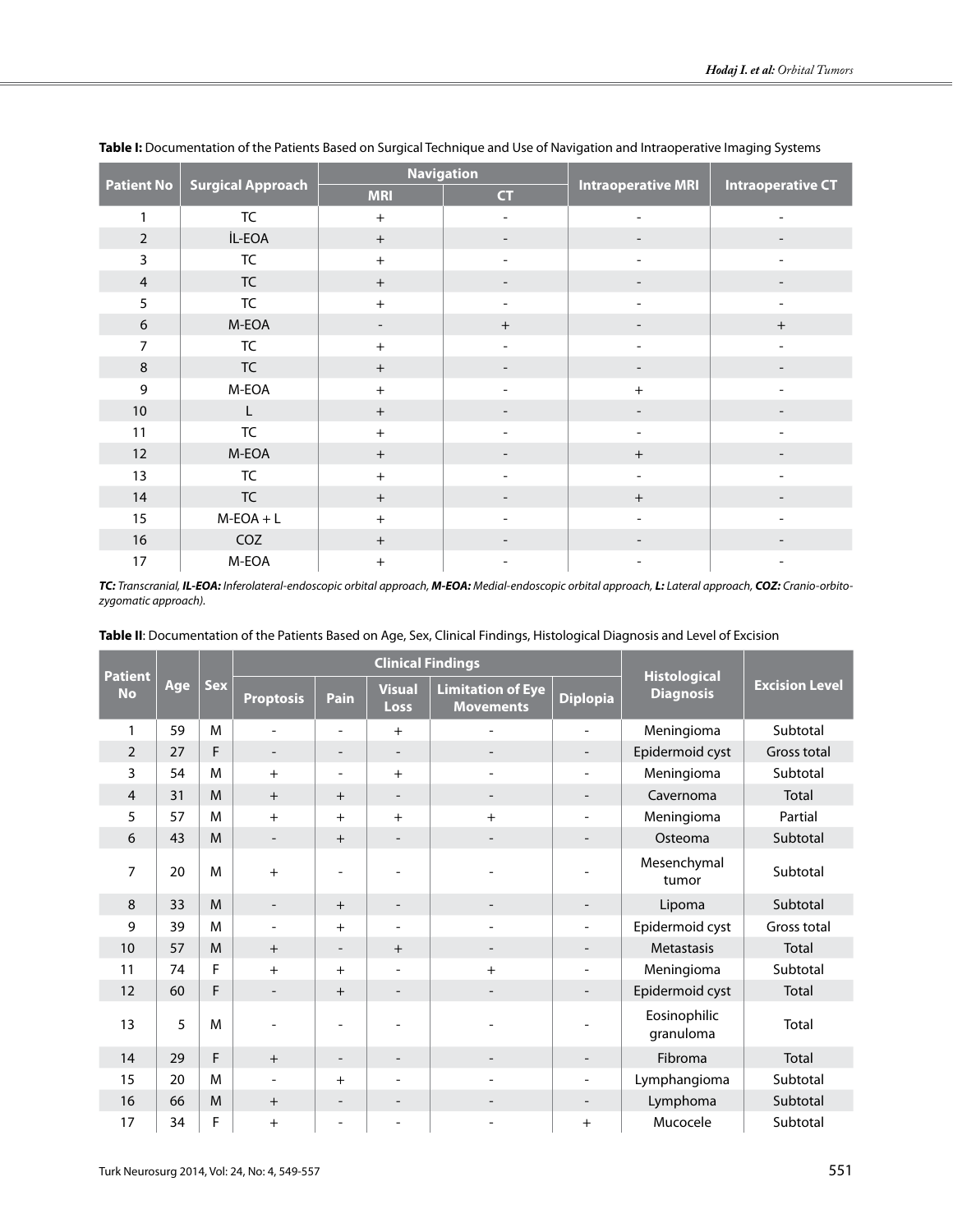order to prevent severe complications and to decrease the morbidity. No aggressive and invasive surgical manipulations were performed during the surgery. Subtotal and partial removal were performed in these cases after the confirmation of adequate decompression with iMRI and iCT.

All patients were transferred to the intensive care unit after surgery. They were followed by experienced nurses in this unit and possible complications such as loss of vision, diplopia, orbital swelling, and hemorrhage were checked by these nurses. Postoperative CT scan was performed in the first 24 hours after surgery in all the patients. These scans were evaluated for hemorrhage and other complications.

The level of excision was determined by the impression of the surgeon during the surgery and by the neuroradiological examination that was performed 3 months after surgery. The level of excision was classified as total (no surgical and radiological visible residual tumor), gross total (resection without visual residual tumor), subtotal (50% to 90% tumor removal) and partial (less than 50% tumor removal) excision.

The mean follow-up period was 16 months, ranging between 3 and 36 months. All patients were evaluated by clinical examination and MRI scans at the postoperative  $3<sup>rd</sup>$ , 6<sup>th</sup> and  $12<sup>th</sup>$  month. After the first year, annual controls were performed for each patient. CT scans in the follow-up period were performed in patients who had solid or calcified tumors such as osteoma.

## **Results**

Seventeen patients (12 males and 5 females) were included in this study. The age of the patients ranged between 5 and 74 years. The mean age was 40.3 years for male patients, and was 44.8 years for female patients. The overall mean age was 41.6 years. The male/female ratio was 2.4/1. There was only one child in our series (Table II). The most common clinical finding of the patients was proptosis (n=9), followed by orbital pain  $(n=8)$ , visual failure (n=4), limitation of eye movements (n=2) and diplopia (n=1) (Table II).

Meningioma was the most common tumor and was observed in 4 (23.5%) patients. This was followed by epidermoid cysts (n=3, 17.6%). Other tumors were cavernoma, osteoma, mesenchymal tumor, metastasis, eosinophilic granuloma, fibroma, lymphangioma, lymphoma, lipoma and mucocele (Table II).

There was no mortality in our series and transient lateral gaze palsy was observed in one patient after surgery. All patients were evaluated by neurological and ophthalmological examination in the postoperative period. In addition, fundoscopic examination and visual field testing were performed by an ophthalmologist after surgery. No additional deficit was observed postoperatively except transient lateral gaze palsy in one patient. This deficit was resolved at the third month after surgery.

Total tumor excision was achieved in 5 patients, gross total excision in 2 patients, subtotal excision in 9 patients and



**Figure 1:** Preoperative set-up of the imaging and navigation system for a transcranial approach to the orbit are shown in this picture. Intraoperative MRI was placed below the patient's head and first MRI scan was obtained before surgery. MRIcompatible head holder and navigation frame were used for this patient.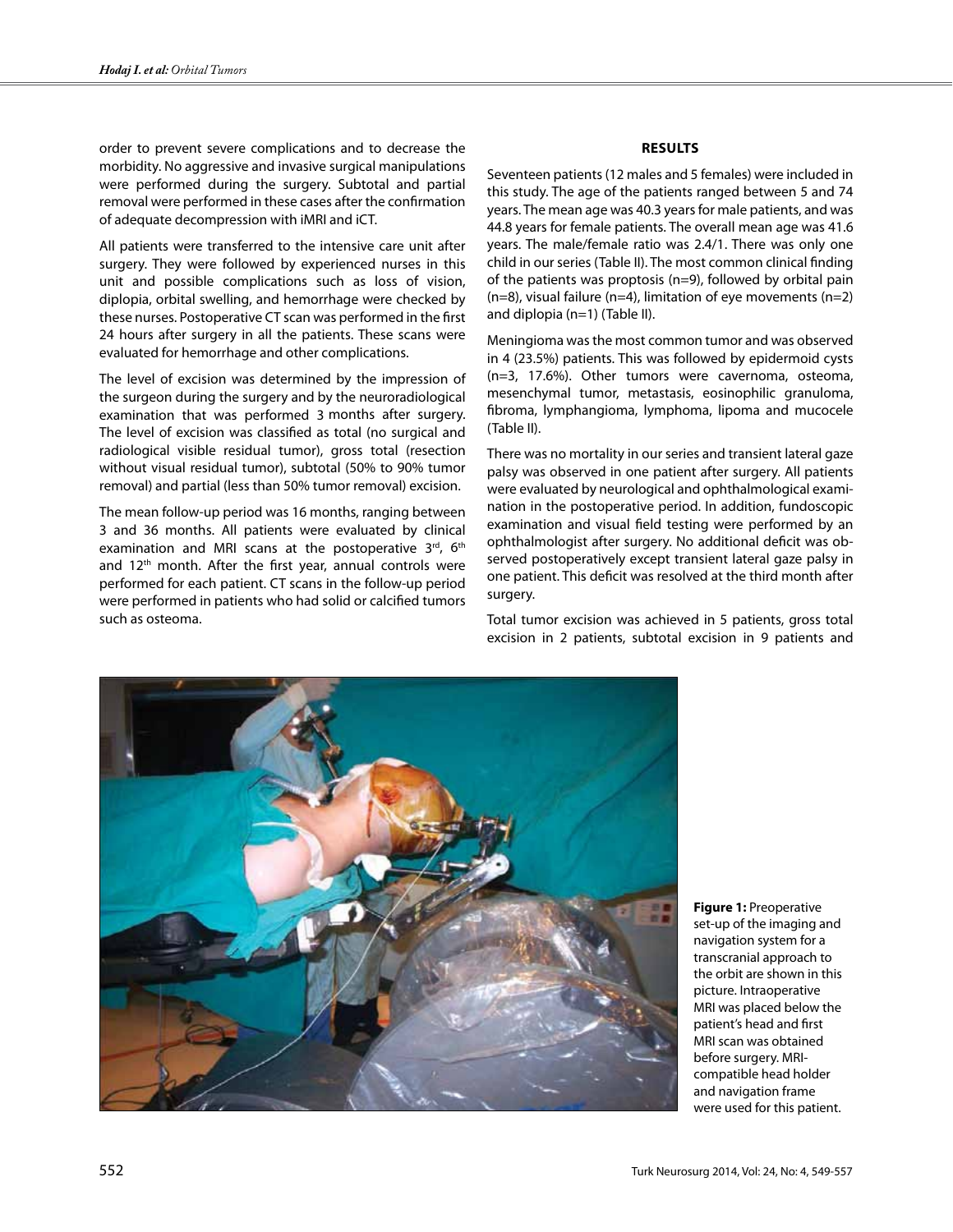partial excision in one patient. The level of excision was determined by the impression of the surgeon associated with early postoperative CT and MRI of the patient obtained at the postoperative third month.

Totally removed tumors were cavernoma, metastasis (Figure 2A-D), epidermoid cyst (Figure 3), eosinophilic granuloma (Figure 4A,B) and fibroma. All of these were well-circumscribed and encapsulated, and there was no adhesion between the tumor and neurovascular structures. Gross total excision was achieved in 2 patients who had an epidermoid cyst. These tumors were encapsulated and very adherent to the adjacent structures. The tumor capsules were therefore left in place in order to avoid additional deficits. Subtotal excision was achieved in 9 cases. These cases were meningioma, osteoma (Figure 5), mesenchymal tumor, lymphangioma, lymphoma, mucocele and lipoma. The causes of subtotal excision were adhesion to neurovascular structures, firm characteristic of the tumor capsule, and difficult to dissect tumor capsule. Partial excision was performed only in one case who had optic nerve meningioma. The cause of partial removal was excessive bleeding during the surgery.

MRI-based neuronavigation was used in 16 patients and CTbased navigation was used in one patient. The histological diagnosis of the patient in whom iCT and CT-based navigation system was used was osteoma. This tumor had originated from the medial wall of the orbit and invaded both orbit and frontonasal regions. Subtotal excision was performed in this patient in order to not damage the whole medial wall of the orbit and not create a frontobasal bone defect in the skull base. In addition, the osteoma was too firm and has a benign nature. Subtotal removal was therefore performed and the patient is still under follow-up without any recurrence.

iMRI associated with neuronavigation was used in 3 patients. Total excision was performed in 2 patients and gross total excision in one patient. Histological diagnosis was epidermoid cyst and fibroma in 2 patients with total removal and epidermoid cyst in 1 patient who underwent gross total excision.

### **Discussion**

Advanced technological equipments were used in 17 patients with orbital tumors in a period of 5 years and safe and effective surgery was achieved without mortality and significant morbidity in our series. Usage of iMRI, iCT and neuronavigation systems may prolong the time of the surgical procedure but seem to provide better safety and effectiveness compared to standard endoscopic or microscopic approachesfor orbital tumors.

The knowledge of the anatomy of orbit and periorbital region is important in order to better understand the lesions of this region and to perform safe and effective surgical treatment of these lesions (2). Good anatomical knowledge facilitates surgical procedures to the orbit and decreases the mortality and morbidity after the surgery. The complex anatomical structure of the orbital region makes the surgical approach to the orbit difficult. Good anatomical knowledge associated with surgical experience is needed for a safe and effective surgery to the orbit.

The orbit contains the bulbus oculi, periorbita, and extraocular muscles associated with important neurovascular structures. It is in close relationship with the anterior and middle fossa and paranasal sinuses (13,21). The orbit is like a cone or four-sided pyramidal cavity. It has 4 margins anteriorly and 3 margins posteriorly. The volume is about 30 ml. The medial walls are 45-50 mm, the lateral walls are 40 mm (13,16,28). These walls are important for surgical approaches to the lesions of the orbit. The medial wall may facilitate orbital surgery because it is longer than the lateral wall. However, both approaches have their own advantages and disadvantages. Moreover, the knowledge of the size and shape of orbital walls is important especially for the orbital reconstructions.

Many traumatic, neoplastic or non-neoplastic lesions may occur in the orbit due to its complex anatomical structure. Primary or metastatic tumors may be seen in this region as in the other parts of the human body (24,25). These tumors may cause cosmetic problems, limitation of eye movements, visual loss, or life-threatening conditions according to the location and nature of the tumor (1). Tumors that lie in the anterior or middle fossa not only cause visual symptoms but also neurological deficits secondary to the location site. For example, tumors invading the cavernous sinus may cause 3<sup>rd</sup>, 4<sup>th</sup>, and 6<sup>th</sup> nerve palsies, while tumors extending to the temporal lobe and middle fossa cause seizures, increased intracranial pressure and visual field defects. In addition, tumors invading the pituitary region cause hormonal disorders.

Bonavolonta et al. (1) performed a study on 2480 patients who had orbital lesions between 1976 and 2011. This is one of the largest series in the literature and they showed that dermoid cysts were the most common lesion of the orbit, followed by non-Hodgkin lymphoma, cavernoma, lymphangioma, mucocele, sphenoorbital meningioma and optic nerve meningiomas. Ohtsuka et al (20) retrospectively analyzed 244 patients who had a diagnosis of orbital tumor in a 21-year period. The most frequent tumors in this series were lymphoma, reactive lymphoid hyperplasia, pleomorphic adenoma, cavernoma and dermoid cyst. Interestingly, this study showed that orbital tumors were frequently observed in the 0-9 and 60-69 years age groups. Demirci et al. (6) performed a retrospective study in 200 patients who were older than 60 years and who had orbital tumors. In this series, the most frequent tumor was lymphoma and made up 24% of all tumors. Others were idiopathic orbital inflammation, cavernoma, optic nerve meningioma and sphenoorbital meningioma. Koopman et al. (14) analyzed 3640 cases between 1986 and 2006 to show the incidence of primary malignant orbital tumors. In this series, the most frequent tumors were lymphoma (67%), rhabdomyosarcoma (12%), adenocarcinoma (6%) and adenoid cystic carcinoma (5%). These tumors were frequently seen in the 0-15 and 60-80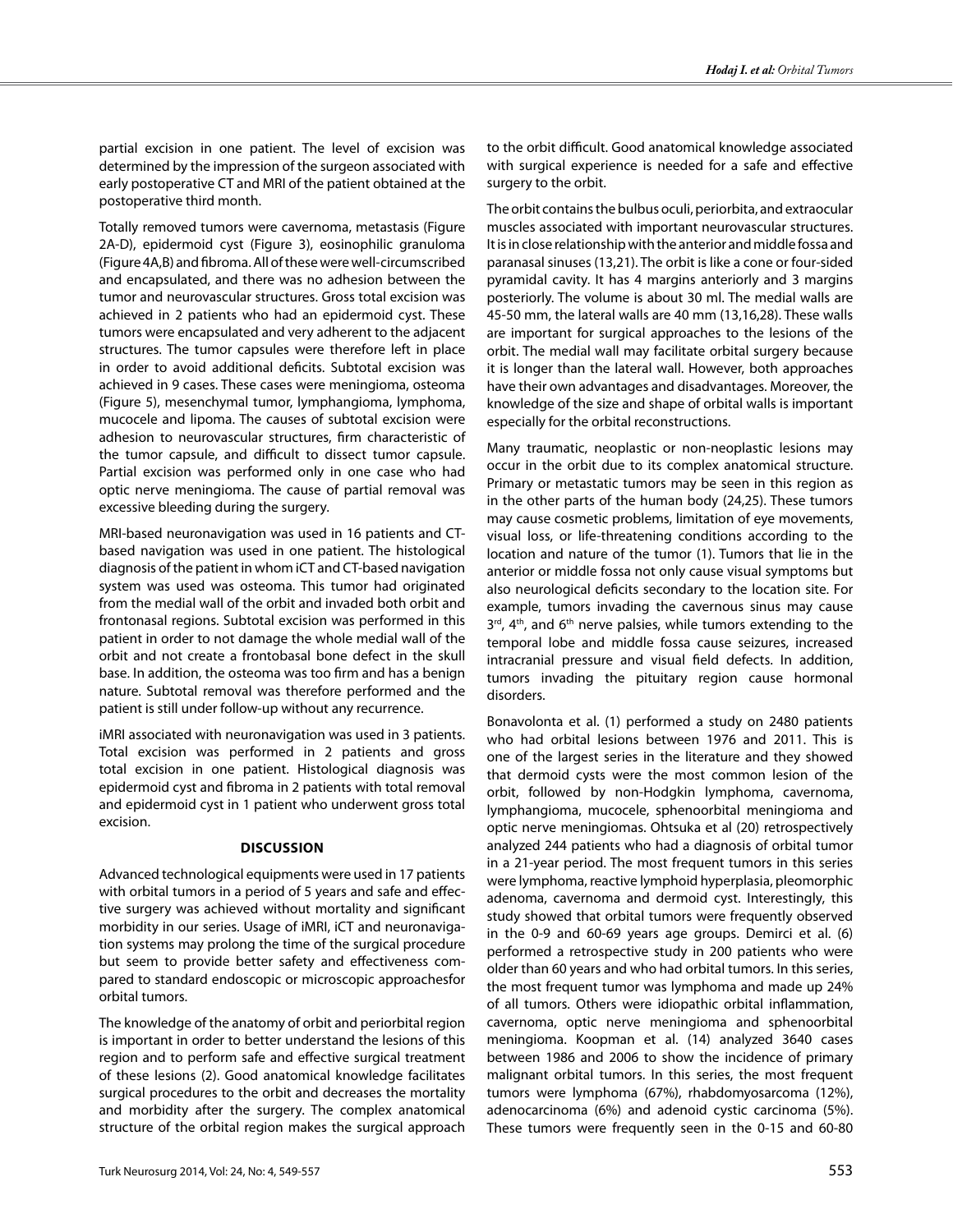

**Figure 2**: Metastasis of a pleomorphic adenoma which was located on the lateral wall of the orbit was removed using endoscopic approach. Firstly, the thoracoport was inserted **(A)**, then the tumor capsule was opened **(B)**. The tumor was removed under endoscopic vision using ring curettes and blunt instruments **(C and D)**.

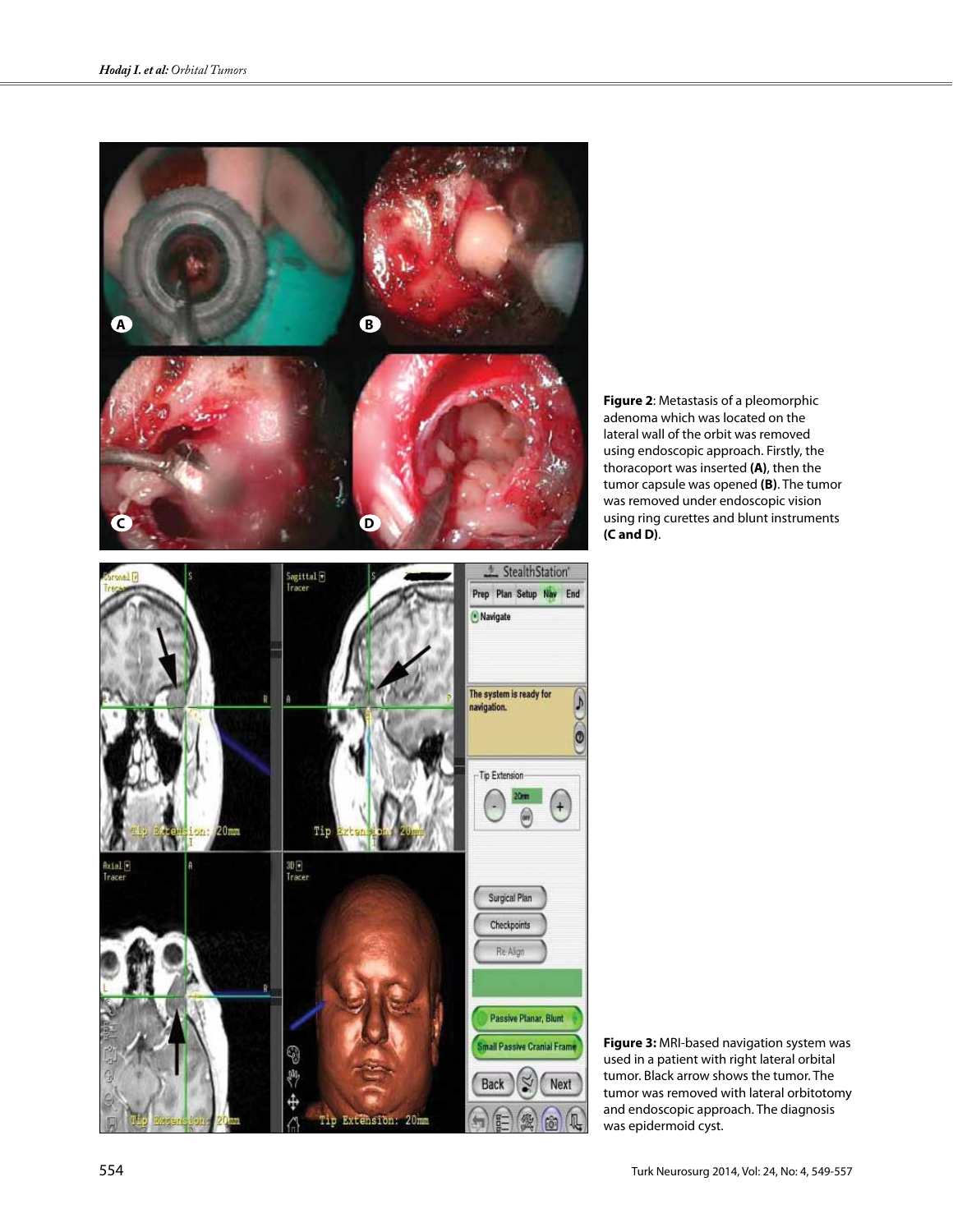years age groups. Although the number of patient is low in our series, the mean age was 41.6 years. The order frequency for the tumors was meningioma (23.5%), epidermoid cyst (17.6%), cavernoma (6%), osteoma, mesenchymal tumor, metastasis, lymphangioma, fibroma, eosinophilic granuloma, lymphoma, lipoma, and mucocele. In our series, meningioma was the most frequent tumor. The cause of this difference is probably that our series only included patients who were referred to the neurosurgery department. Previous series were composed of patients who were referred to the ophthalmology clinics. Patients with orbital tumors are mostly admitted to the ophthalmology clinics with visual symptoms and are usually operated in these departments. Our series is composed of extrabulbar orbital tumors while the intrabulbar orbital tumors that were operated in the ophthalmology department were not included in this study.

The most common symptoms of orbital tumors are proptosis, pain, visual loss, ptosis and diplopia (6). The frequency of these symptoms varies in some clinical series, but all of them are reported in the literature. In our series, the most common symptom was proptosis (53%), followed by pain (47%), visual



**Figure 4:** Left orbital eosinophilic granuloma was removed using microscopic lateral orbitotomy. The tumor was originated from the lateral wall of the orbit. **A)** Preoperative MRI scan of the patient shows left orbital tumor and **B)** Postoperative early CT scan of the patient shows the absence of the tumor.



**Figure 5:** CT-based navigation system was used for the removal of a left orbital medial wall osteoma. Endoscopic transnasal approach was used for the removal of this osteoma.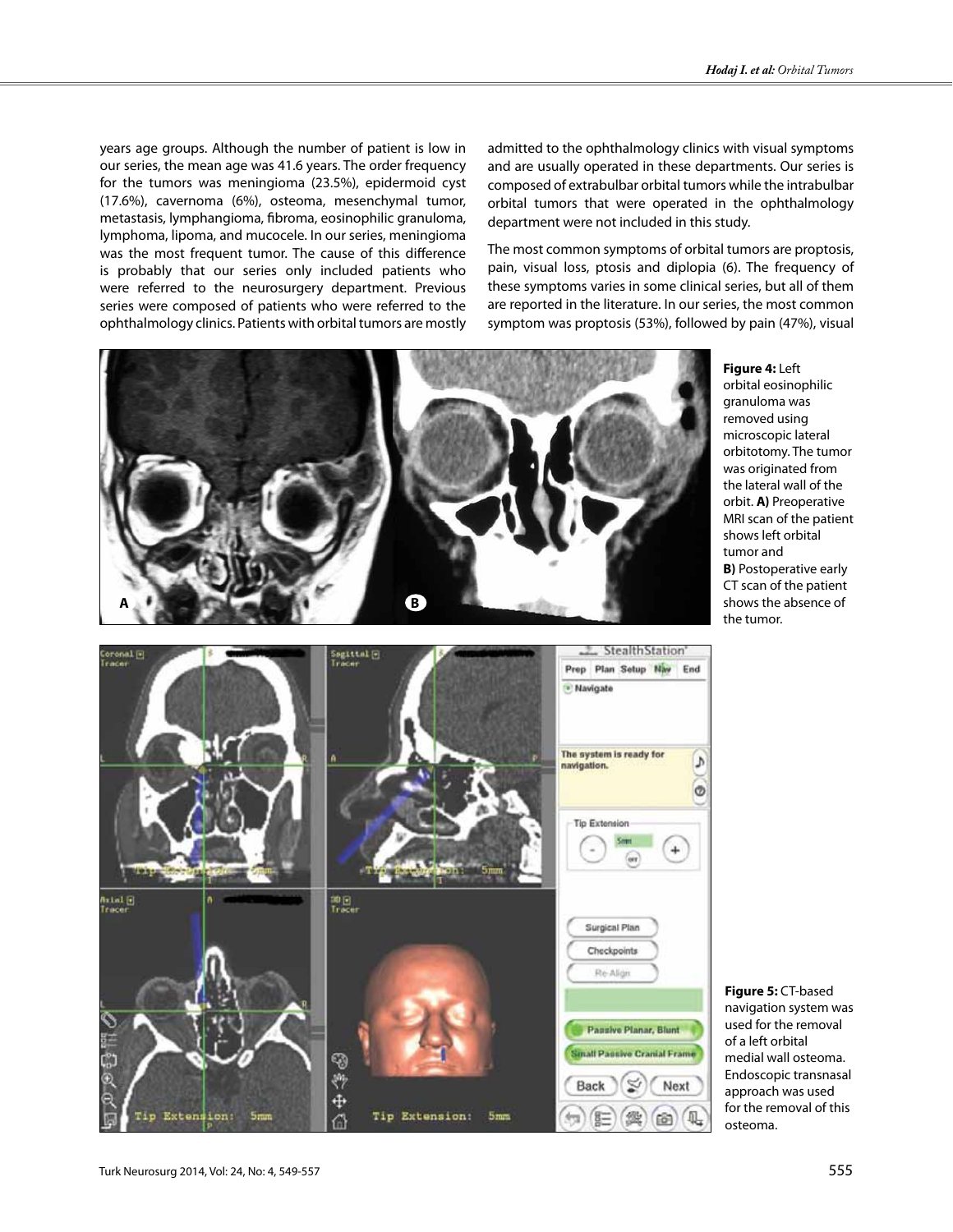loss, ptosis, and diplopia. The symptoms of our patients were the same as in the literature. There was no difference with the current literature (1, 20).

Intraoperative imaging techniques have been in use in neurosurgery since the 1970's. These techniques are ultrasound, CT and MRI. The first iCT was used in 1978 (27). This technique is especially used in spinal surgeries and functional neurosurgical procedures. It is possible to obtain 2-dimensional and 3-dimensional images by this technique. Gasinski et al. (8) used iCT in 125 cases who underwent spinal and functional neurosurgical procedures. Nemec et al (18) used a CT- and MRI-based navigation system in 10 patients who had orbital tumors. They emphasized the importance of this system on the orbital surgery. The use of iCT is more important than iMRI for solid tumors (osteoma and fibrous dysplasia) of the orbit. In our series, iCT was used in one patient who had an osteoma at the medial wall of the orbit. Preoperative radiological diagnosis of this lesion was a bone tumor. iCT was therefore used in this case and it showed the level of resection during the operation. Subtotal excision was performed in this case in order to protect the medial wall of the orbit and to prevent the occurrence of a large frontobasal defect.

iMRI was first used in Harvard University at 1994. This device continued to develop during the last 2 decades and 2 different iMRI systems are currently in use in neurosurgery. The first type is where the patient is fixed in the operating room and the iMRI moves for the intraoperative scanning. The second type is where the iMRI is fixed in a room and the patient moves to the iMRI during the surgery for scanning. Currently, intracranial tumors, especially glial tumors are the main indications for iMRI. However, iMRI may also be used in pituitary adenomas and other types of brain tumors. Kaya et al. (12) reported the use of low field iMRI in 6 pediatric patients with brain tumors and they showed that the use of iMRI was easier than in adults. In our study, we used low field iMRI in 3 patients with orbital tumors. Total excision was achieved in 2 patients and gross total resection in one patient.

iMRI provides detailed information about the location, size and nature of the orbital tumor and also contributes to the resection of tumor. As the volume of orbit is quite small, iMRI helps the surgeons to better visualize the surgical region. The navigation systems fail after the opening of periorbita due to protrusion of intraorbital fat and muscles. In these cases, iMRI provides real-time images of the tumor and orbit. These images are very helpful for the surgeon to reach the tumor safely. Moreover, the resection of cystic orbital tumors are always challenging for the surgeons whether the cyst is drained or not. iMRI also provides real-time and beneficial information about the cysts and cystic tumors. iMRI may also be used in solid tumors such as meningiomas and gliomas. Residual tumors may easily be detected by iMRI after debulking of solid tumors. Low-field iMRI has some advantages such as no patient movement and a relatively short scanning time compared to high-field iMRI. The risk infection is lower than for high-field iMRI. In our series, we used low-field mobile iMRI in 3 cases. No infection was observed in these cases. However, the quality of the images was not same as the high-field iMRI images.

The endoscopic technique has been in use in neurosurgery since the 1980's. During the first years, endoscopic surgery was used for intraventricular approaches and sellar lesions. However, it has also been used for orbital surgery in the last 10 years. The transnasal route is a minimal invasive way to reach the medial and inferomedial part of the orbit without a skin incision. With the endoscopic technique, surgical intervention is performed in a relatively small area with a 2-dimensional panoramic view. This technique requires a steep learning curve and longer experience than the other cranial procedures. The panoramic view and the view from different angles are advantages of the endoscopic approach. Development of 3-dimensional endoscopes and endoscopeholders enable double-handed surgery with more exposure of the deep-seated tumors (3,17,26). Recently, Netuka et al. (19) used the endoscopic technique and iMRI for the removal of 3 orbital lesions that were located on the medial wall of the orbit. Two lesions were cavernomas and other was a solitary fibrous tumor. They advocated the endoscopic endonasal technique for lesions in the medial retrobulbar space and in the orbital apex medial to the optic nerve.

Song et al. (26) performed endoscopic surgery with neuronavigation in 19 patients with ethmoidal osteoma and they concluded that the endoscopic technique provides a safe and minimal invasive approach to the ethmoidal osteomas. Gazioğlu et al. (9) showed that the total resection of orbital cavernoma is possible through the endoscope and navigation system. In our series, we performed the endoscopic approach in 5 cases. The location of tumor was in the inferomedial in one case and medial in 4 cases. In addition to an endoscope, a navigation system was used in 5 cases while iMRI was used in 2 and iCT was used in one endoscopic case. We also emphasized that the endoscopic approach combined with intraoperative imaging techniques provides safe and effective surgery, especially for medial and inferolateral orbital lesions. iCT is of paramount importance to the navigation system in cases of orbital osteoma.

A neuronavigation system is very important for orbital surgeries. It came into use in the last 2 decades in orbital surgeries. In this system, preoperative CT and MRI of the patient are obtained and uploaded to the computer before the beginning of surgery. The set-up of these images is performed in the operating room after fixation of the patient's head. The surgical strategy and approach are determined based on this system. Enchev et al. (7) reported 7 patients who underwent surgery for orbital tumor using a navigation system and they emphasized that this system does not replace anatomical knowledge but has a complementary role during surgery. Although the number of patients is very low in this series, this paper was very informative for the surgeons. The neuronavigation system is standard for all cranial and